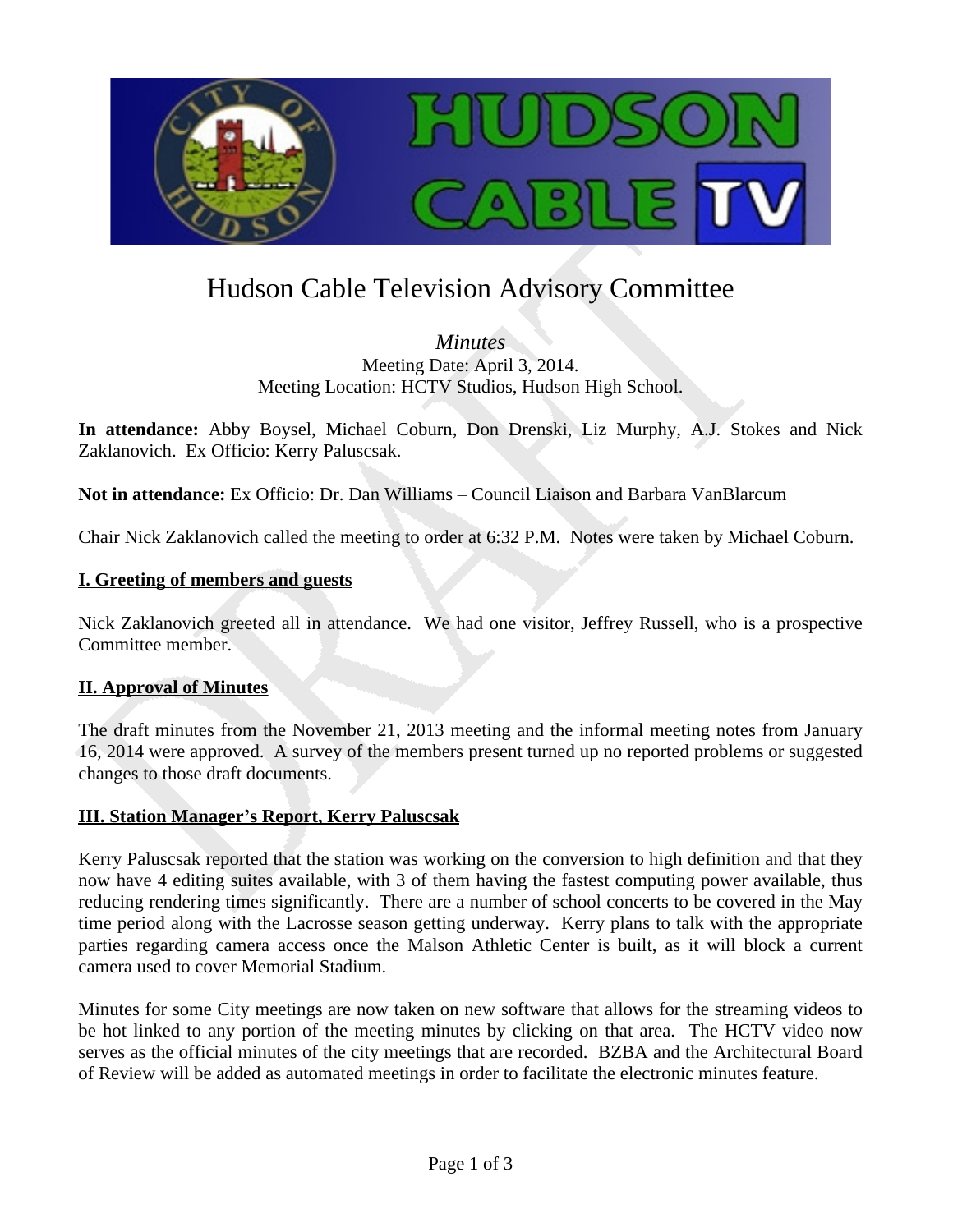# **IV. CAP ACT Update**

Kerry said that the American Community Television group has provided an update. ACT is meeting with large religious groups and other high users of community programming. The Time –Warner Acquisition by Comcast will be monitored closely so that the level of support we currently experience continues. HCTV is well known by Time-Warner for using the franchise fees provided as designed in our service to the community.

#### **V. Public Access Update – Barbara VanBlarcum – reported by Kerry in Barb's absence**

Kerry reported that there is a lot of activity in Public Access going on. The "Memory Matters" program is going on hiatus after successful production of 34 episodes. The 2014 Pancake breakfast has been prepared and is being broadcast. Other Programs of note include: The Hudson Library and Historical society presents "Here There and Everywhere", "My time with the Beatles", A Beatles 50<sup>th</sup> anniversary program, "How to fix the Browns", "No Mopes Allowed", "Mary Cassatt", "Hudson Fire Muster", Case Barlow Farm – Jane Austen, Hudson Middle School Spelling Bee, Music from the Buckeye State, as well as a professional string Quartet performance is upcoming. History of Higbees, Talks by the Hudson Genealogical group, "Really Bad Movies", Polka Time Ohio, Gloria Dei and First Congregational programs are also running on a regular basis. Wednesday April 9th will feature Kabir Bhatia talking about records on "Vinyl Night". Steve LaTourette, former Congressman spoke at the Library and that will be coming up. Plans are to produce programs on the Malson Athletic Center ground breaking and the International festival.

#### **VI. Community Organization Liaison**

Nick has reached out to the Hudson Society of Artists. He also plans to speak at the Hudson Garden Club meeting in April 17th and welcomes any other committee members to join him who might be available. Liz Murphy is working with League for Service on their projects and helping them understand how HCTV could help them get the word out on their projects at the Ice Cream Social as well as the "Lighting of the Green" committee.

#### **VII. Committee Fund Raising Development**

Donations were received totaling \$6,400.00 from: Margaret Clark Morgan Foundation, Burton D. Morgan Foundation, Hudson Community Foundation, Hudson Rotary and The Learned Owl. These funds are unplanned and unrestricted but highly appreciated by HCTV.

Liz gave an update on "Friends of Hudson Community Programming". She has learned that creating a 501C3 is going to be more work than anticipated, but the process has begun. She suggested having Phil Makita from the m "Friends of Hudson Parks" come in and talk about their experience at a future meeting. We are looking for people who might like to be part of or head up this independent group. Past committee members will be reached out to for this effort.

The Foundation Center out of Cleveland presented at the Hudson Library and Historical Society on proposal writing basics, which may be of use in expanding our work in this area for our "Friends of Hudson Community Programming". A group like this works best when they have a clear and focused project to work on with a definitive budget target to achieve.